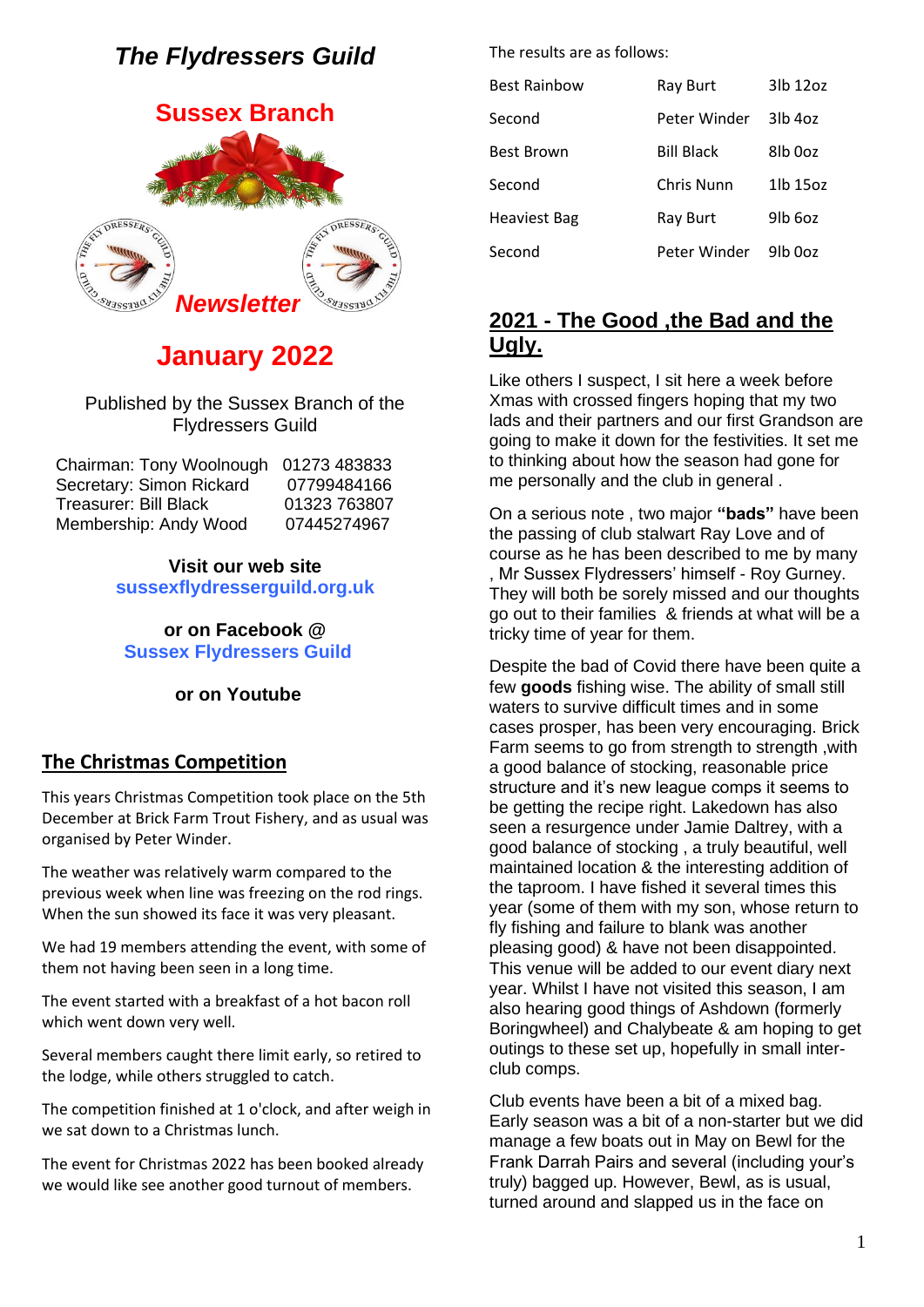Charity Pairs day with only 3 fish taken from 6 boats but at least we collected a tidy sum for charity.

Trophy Day and the Xmas Outing were very well attended and we were treated to high quality hospitality by Brick Farm's team. Bill Black seems to be making a habit of taking big fish at these events and Andy Wood continues to get his PB's here – unfortunately after the competition is over.



Bill's 8lb Xmas present



Andy's PB Brown of 5lb 4 oz

The **"Ugly"** for me has been the continued corporate stubbornness & manipulation of SEW . The promised spring consultation over the future use of Arlington has failed to materialise and to be frank I don't think I ever will. The company can no longer use Covid as an excuse for their actions and inaction , they just believe that if they keep quiet we will all disappear.

To end on a **good** note,however, I am already part way through planning next year's events and we have the return of some old favourites such as Brass Monkeys and Passies and new matches at new locations like Lakedown and Chalybeate. So it just remains for me to wish you all a Merry and above all **Safe** Xmas and a Happy New Year. AW

## **Ray Burt does it again**

Ray Burt who landed the first Spartic trout caught at Brick Farm - a stunning fish forming one of a brilliant 8 fish bag



## **Spartic Trout**

What is a Spartic Trout? A Spartic trout is a cross between Brook trout and an Arctic Char. This is a very pretty fish distinct markings and fantastic colours. This is a rare breed, as far as it is known Torre trout farms ltd are the UK's only producers.

## **Four Fly Challenge.**

With our usual end of season venue at Moorhen still closed, Des had allowed us to team up with Ouse Valley Flyfishers for their 4 Fly Challenge at Brick Farm on 29<sup>th</sup> Dec. This involved using 4 flies tied by someone else with the aim of catching the heaviest fish. The total number between the 2 clubs was 19 and with 2 other groups there as well, there were over 30 anglers so things were a little tight for space but there are over 50 pegs to chose from.